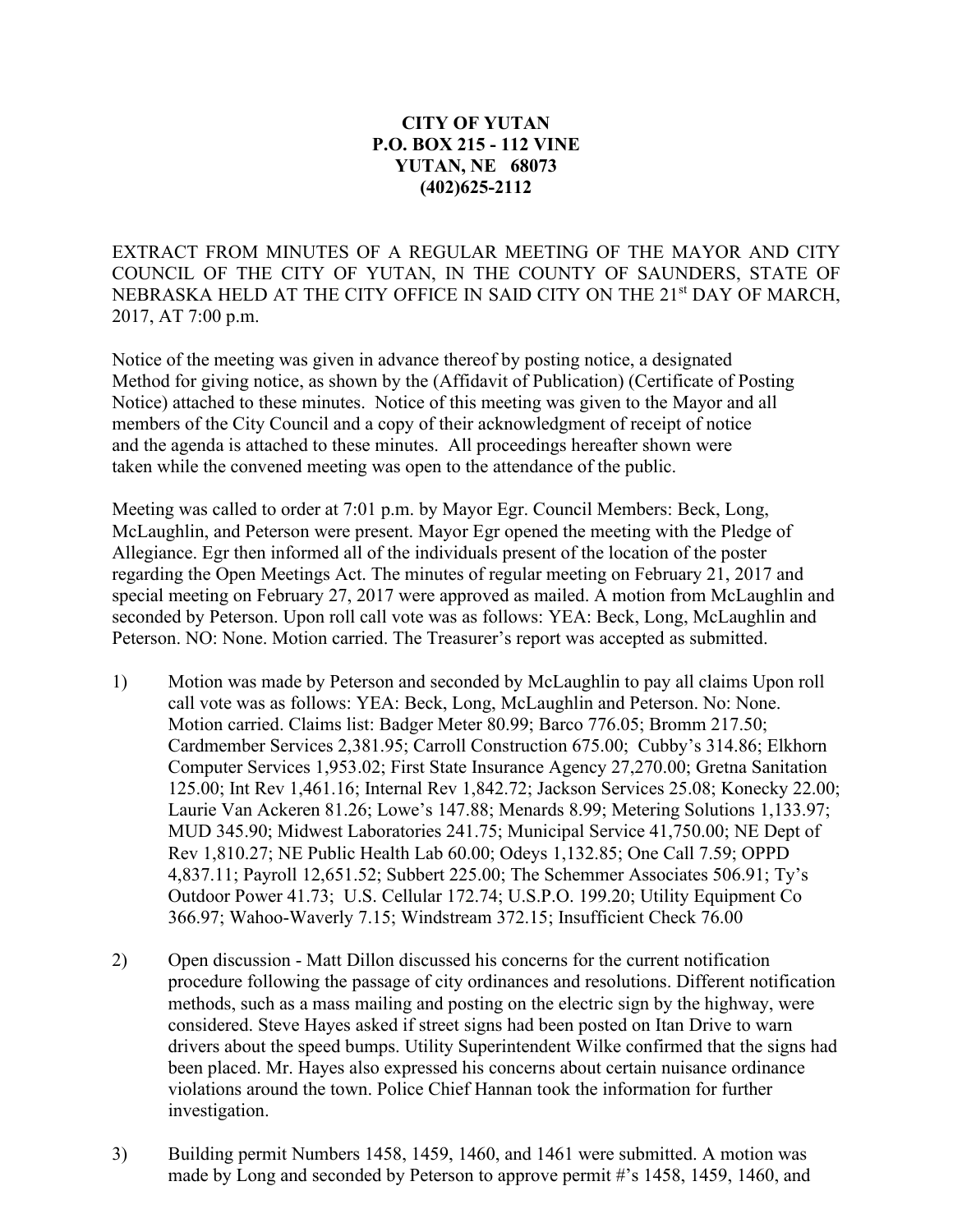1461 as submitted. Upon roll call vote was as follows. YEA: Beck, Long, McLaughlin and Peterson. NO: None. Motion Carried.

- 4) Supervisors Reports were given.
- 5) ORDINANCE NO. 725—2<sup>nd</sup> reading—AN ORDINANCE AMENDING THE CITY OF YUTAN CHAPTER 8, SECTION 8-208 OF MUNICIPAL CODE BOOK AND AMENDING ORDINANCE 454 ADOPTED ON APRIL 18, 1995 REGARDING OPEN FIRES; WHEN ALLOWED. TO READ AS FOLLOWS: First Reading approved 2.21.2017, A motion was made by McLaughlin and seconded by Beck to approve the second reading of Ordinance #725. Upon roll call vote was as follows: YEA: Beck, Long, McLaughlin and Peterson. NO: None. Motion carried.

Mayor Egr opened the public hearing at 7:25 p.m. and asked for public comment regarding Yutan's comprehensive plan. Members of the public requested a copy of the comprehensive plan to review. It was noted that the comprehensive plan is available in the city office for public review and that the public should be given a fair amount of time to review the document prior to its final approval. Public hearing was closed at 7:28 p.m

- 6) ORDINANCE NO. 726—1st reading—AN ORDINANCE AMENDING THE CITY OF YUTAN COMPREHENSIVE PLAN ADOPTED BY REFERENCE PURSUANT TO THE YUTAN MUNICIPAL CODE BY CHANGING THE CURRENT COMPREHENSIVE PLAN AND ESTABLISHING NEW LONG-RANGE FUTURE GROWTH PLANS FOR THE CITY OF YUTAN, CHAPTER 10, ARTICLE 1 OF THE CITY OF YUTAN MUNICIPAL CODE; TO PROVIDE FOR THE REPEAL OF ANY ORDINANCE IN CONFLICT THEREWITH; TO PROVIDE FOR THE EFFECTIVE DATE THEREOF; AND TO ORDER THE PUBLICATION OF THE ORDINANCE IN PAMPHLET FORM. A motion was made by Long and seconded by McLaughlin to approve the first reading of Ordinance #726. Upon roll call vote was as follows: YEA: Beck, Long, McLaughlin and Peterson. NO: None. Motion carried.
- 7) Payment to First State Bank Insurance Company in the amount of \$27,270.00 for property, general liability, auto, inland marine, umbrella, and worker comp insurance was approved in the claims.
- 8) A motion was made by McLaughlin and seconded by Peterson to approve the special designated liquor license to Chieftain Community Club for Yutan Days Festival—located at 108 Vine Street, Yutan, NE—on June  $23<sup>rd</sup>$ ,  $24<sup>th</sup>$ , and  $25<sup>th</sup>$  from 6:00 a.m. to 2:00 a.m. Upon roll call vote was as follows: YEA: Beck, Long, McLaughlin and Peterson. NO: None. Motion carried
- 9) Discussion on the trail project was held. Possible dates and times for a town hall meeting on this issue were considered. The date of June  $8<sup>th</sup>$  at 7:00 was tentatively selected, on the condition that the project engineer and state representatives would be able to attend at that date and time. Council would also like a timeline of the project's progression and expenses with supporting documents prior to the town hall meeting.
- 10) The Yutan Employee Handbook was discussed. The issue of potentially implementing time clocks will be revisited at a later date. The clerk was also asked to revert the paid time off section back to the original version featuring separate sick and vacation leave